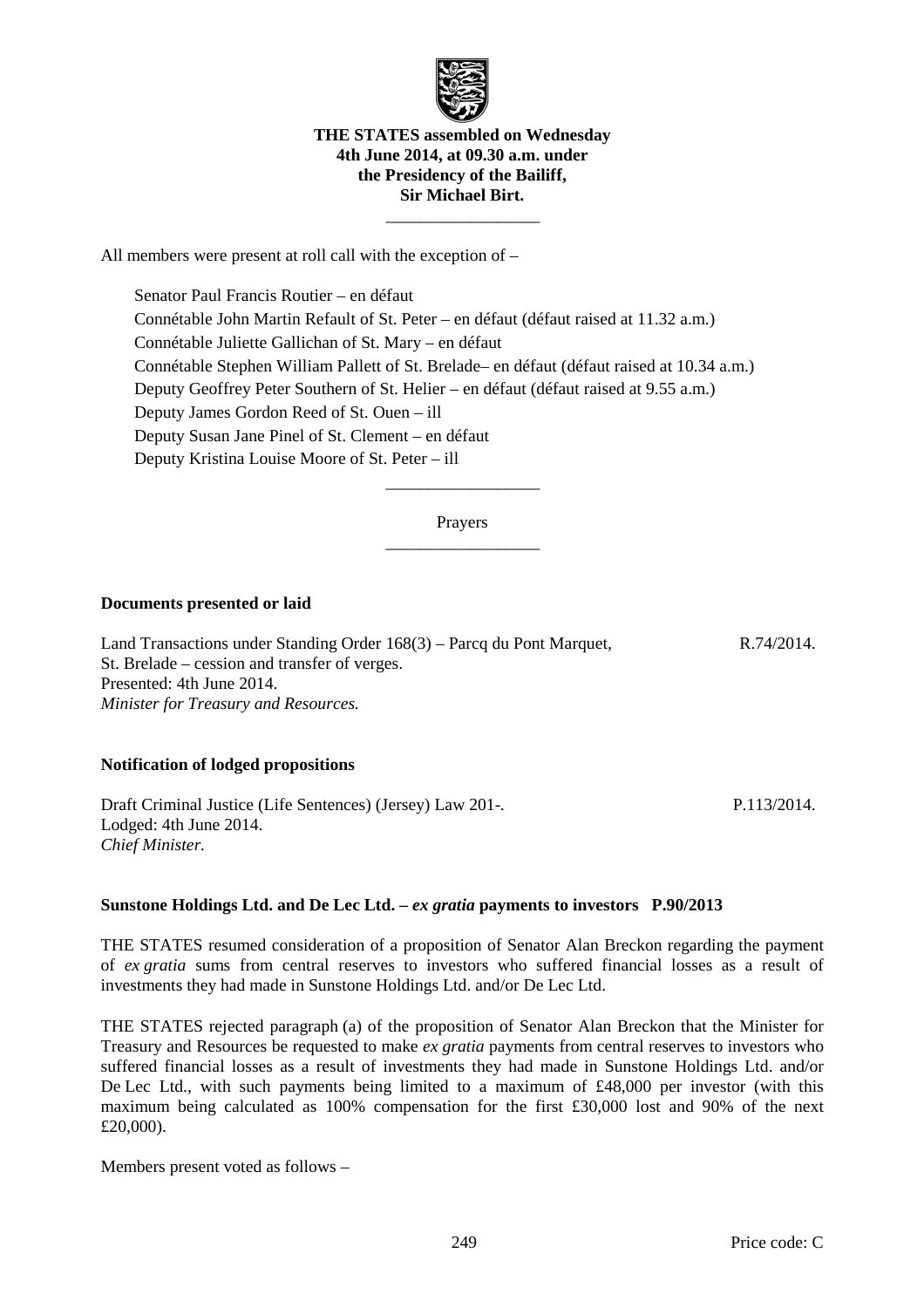Senator A. Breckon Senator P.F.C. Ozouf Deputy R.C. Duhamel (S) Senator S.C. Ferguson Deputy J.A. Martin (H) Senator A.J.H. Maclean Deputy G.P. Southern (H) Senator B.I. Le Marquand Deputy J.A.N. Le Fondré (L) Senator F. du H. Le Gresley Deputy M. Tadier (B) Senator I.J. Gorst Deputy G.C.L. Baudains (C) Senator L.J. Farnham Deputy of St. Mary Senator P.M. Bailhache Deputy N.B. Le Cornu (H) Connétable of St. Helier Deputy S.Y. Mézec (H) Connétable of Trinity

**POUR: 10 CONTRE: 34 ABSTAIN: 0** 

Connétable of St. Clement Connétable of St. Peter Connétable of St. Lawrence Connétable of St. Ouen Connétable of St. Brelade Connétable of St. Martin Connétable of St. Saviour Connétable of Grouville Deputy R.G. Le Hérissier (S) Deputy of Grouville Deputy J.A. Hilton (H) Deputy of Trinity Deputy S.S.P.A. Power (B) Deputy K.C. Lewis (S) Deputy E.J. Noel (L) Deputy T.A. Vallois (S) Deputy M.R. Higgins (H) Deputy A.K.F. Green (H) Deputy J.M. Maçon (S) Deputy of St. John Deputy J.P.G. Baker (H) Deputy J.H. Young (B) Deputy of St. Martin Deputy R.G. Bryans (H)

Following the rejection of paragraph (a), the Bailiff informed the Assembly that paragraph (b) of the proposition was deemed to have been withdrawn.

THE STATES rejected paragraph (c) of the proposition of Senator Alan Breckon that the Chief Minister be requested to bring forward for approval no later than December 2014 proposals under Article 27 of the Financial Services (Jersey) Law 1998 for the establishment of an Investor Compensation Scheme in Jersey.

Members present voted as follows –

**POUR: 19 CONTRE: 25 ABSTAIN: 0** 

Senator A. Breckon Senator P.F.C. Ozouf Senator F. du H. Le Gresley Senator S.C. Ferguson Connétable of St. Lawrence Senator A.J.H. Maclean Deputy R.C. Duhamel (S) Senator B.I. Le Marquand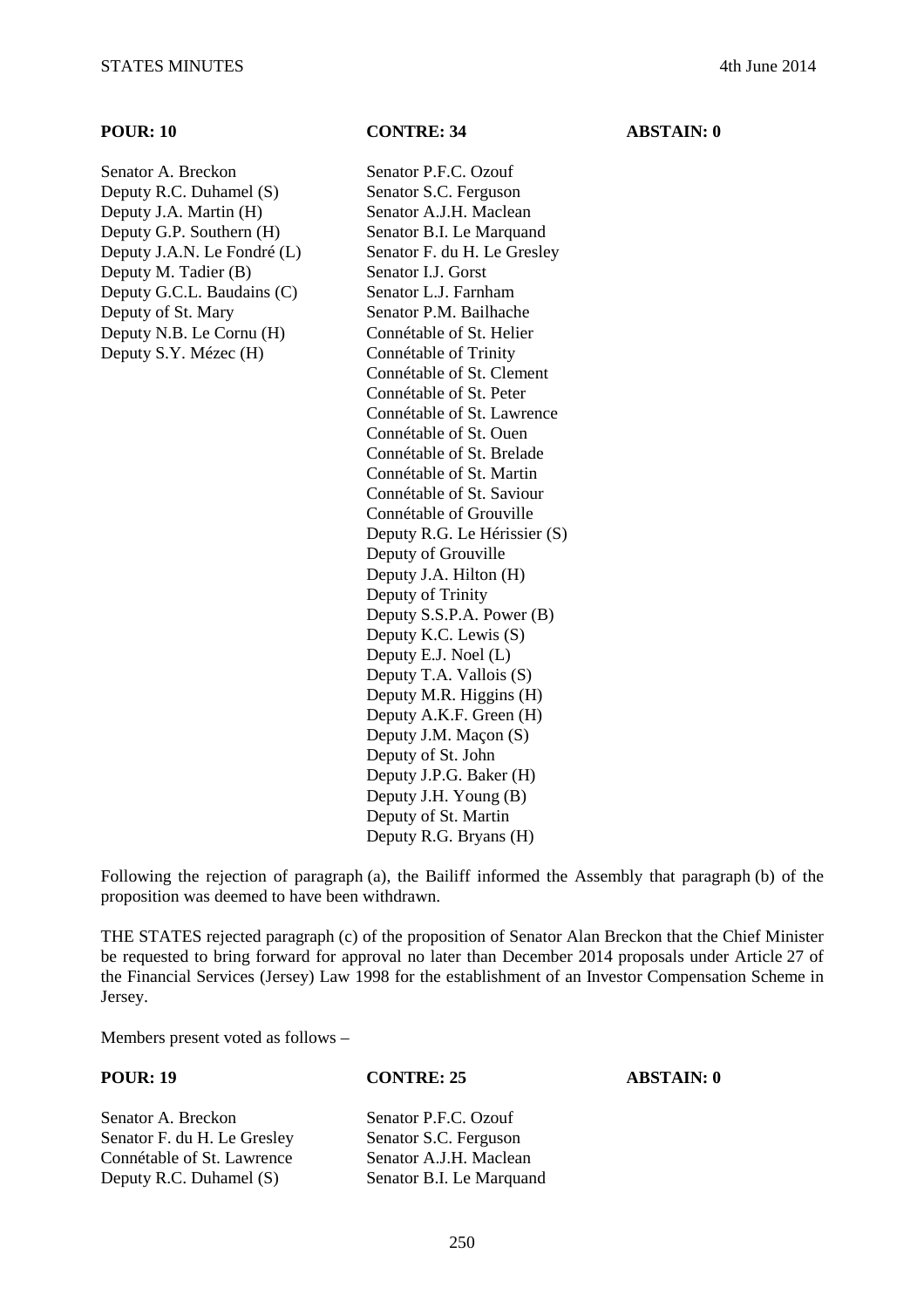| Deputy R.G. Le Hérissier (S) |
|------------------------------|
| Deputy J.A. Martin (H)       |
| Deputy G.P. Southern (H)     |
| Deputy of Grouville          |
| Deputy J.A. Hilton (H)       |
| Deputy K.C. Lewis (S)        |
| Deputy M. Tadier (B)         |
| Deputy T.A. Vallois (S)      |
| Deputy M.R. Higgins (H)      |
| Deputy J.M. Maçon (S)        |
| Deputy G.C.L. Baudains (C)   |
| Deputy J.H. Young (B)        |
| Deputy of St. Mary           |
| Deputy N.B. Le Cornu (H)     |
| Deputy S.Y. Mézec (H)        |
|                              |

Senator L.J. Gorst Senator L.J. Farnham Senator P.M. Bailhache Connétable of St. Helier Connétable of Trinity Connétable of St. Clement Connétable of St. Peter Connétable of St. Ouen Connétable of St. Brelade Connétable of St. Martin Connétable of St. Saviour Connétable of Grouville Deputy J.A.N. Le Fondré (L) Deputy of Trinity Deputy S.S.P.A. Power  $(B)$ Deputy E.J. Noel (L) Deputy A.K.F. Green (H) Deputy of St. John Deputy J.P.G. Baker (H) Deputy of St. Martin Deputy R.G. Bryans (H)

### **Channel Islands Lottery: allocation of profits for 2013 P.22/2014**

THE STATES, adopting a proposition of the Minister for Economic Development, agreed, in accordance with the provisions of Regulation 4(5) of the Gambling (Channel Islands Lottery) (Jersey) Regulations 1975, that all monies standing to the credit of the Channel Islands Lottery (Jersey) Fund which had not already been set aside by the Minister (representing 100% of the total Jersey portion of the profits of the Channel Islands Lottery for 2013) should be paid to the Association of Jersey Charities for the benefit of the community and the charitable needs of the Island.

Members present voted as follows –

**POUR: 34 CONTRE: 0 ABSTAIN: 0** 

Senator P.F.C. Ozouf Senator S.C. Ferguson Senator A.J.H. Maclean Senator B.I. Le Marquand Senator F. du H. Le Gresley Senator I.J. Gorst Senator P.M. Bailhache Connétable of St. Helier Connétable of St. Clement Connétable of St. Lawrence Connétable of St. John Connétable of St. Martin Connétable of St. Saviour Connétable of Grouville Deputy R.C. Duhamel (S) Deputy R.G. Le Hérissier (S) Deputy of Grouville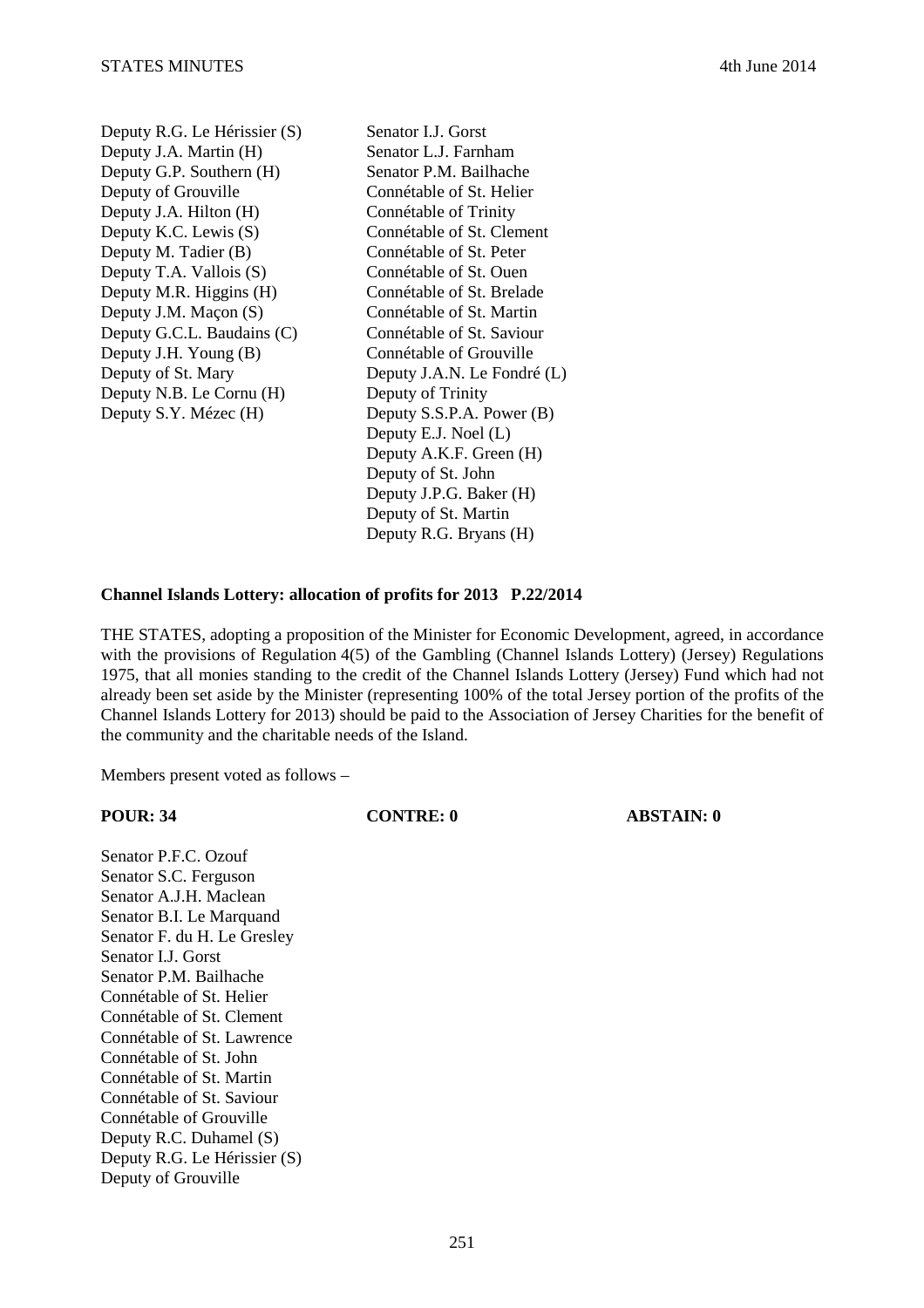Deputy J.A. Hilton (H) Deputy S.S.P.A. Power (B) Deputy K.C. Lewis (S) Deputy M. Tadier (B) Deputy E.J. Noel (L) Deputy T.A. Vallois (S) Deputy M.R. Higgins (H) Deputy A.K.F. Green (H) Deputy J.M. Maçon (S) Deputy G.C.L. Baudains (C) Deputy of St. John Deputy J.P.G. Baker (H) Deputy J.H. Young (B) Deputy of St. Mary Deputy of St. Martin Deputy R.G. Bryans (H) Deputy N.B. Le Cornu (H)

# **Draft States of Jersey (Amendment No. 7) Law 201- P.31/2014**

THE STATES commenced consideration of the Draft States of Jersey (Amendment No. 7) Law 201- and adopted the principles.

THE STATES, having been informed that the relevant scrutiny panel had indicated that it did not wish to scrutinise the draft legislation, adopted Articles 1 and 2.

THE STATES, subject to the sanction of Her Most Excellent Majesty in Council, adopted a Law entitled the States of Jersey (Amendment No. 7) Law 201-.

# **Draft Treason (Jersey) Law 201- P.32/2014**

THE STATES commenced consideration of the Draft Treason (Jersey) Law 201- and adopted the principles.

| <b>POUR: 35</b>             | <b>CONTRE: 5</b>             | <b>ABSTAIN: 0</b> |
|-----------------------------|------------------------------|-------------------|
| Senator P.F.C. Ozouf        | Deputy R.G. Le Hérissier (S) |                   |
| Senator A. Breckon          | Deputy G.P. Southern (H)     |                   |
| Senator S.C. Ferguson       | Deputy M. Tadier (B)         |                   |
| Senator F. du H. Le Gresley | Deputy N.B. Le Cornu (H)     |                   |
| Senator L.J. Gorst          | Deputy S.Y. Mézec (H)        |                   |
| Senator P.M. Bailhache      |                              |                   |
| Connétable of St. Helier    |                              |                   |
| Connétable of Trinity       |                              |                   |
| Connétable of St. Clement   |                              |                   |
| Connétable of St. Peter     |                              |                   |
| Connétable of St. Lawrence  |                              |                   |
| Connétable of St. John      |                              |                   |
| Connétable of St. Quen      |                              |                   |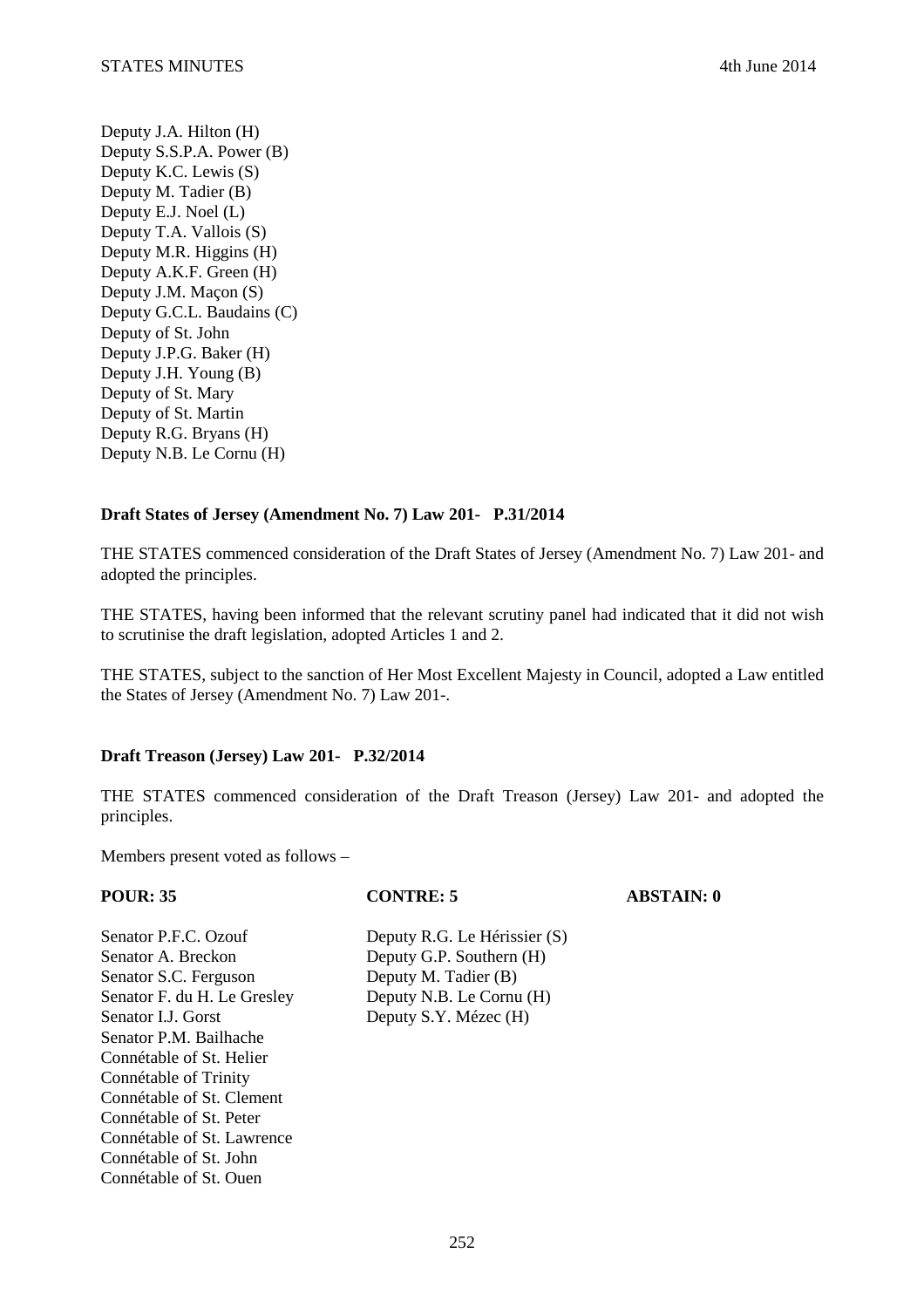Connétable of St. Brelade Connétable of St. Martin Connétable of St. Saviour Connétable of Grouville Deputy R.C. Duhamel (S) Deputy of Grouville Deputy J.A. Hilton (H) Deputy S.S.P.A. Power (B) Deputy K.C. Lewis (S) Deputy E.J. Noel (L) Deputy T.A. Vallois (S) Deputy M.R. Higgins (H) Deputy A.K.F. Green (H) Deputy J.M. Maçon (S) Deputy G.C.L. Baudains (C) Deputy of St. John Deputy J.P.G. Baker (H) Deputy J.H. Young (B) Deputy of St. Mary Deputy of St. Martin Deputy R.G. Bryans (H) Deputy R.J. Rondel (H)

THE STATES, having been informed that the relevant scrutiny panel had indicated that it did not wish to scrutinise the draft legislation, adopted Articles 1 to 5.

THE STATES, subject to the sanction of Her Most Excellent Majesty in Council, adopted a Law entitled the Treason (Jersey) Law 201-.

Members present voted as follows –

Senator P.F.C. Ozouf Deputy R.G. Le Hérissier (S) Senator A. Breckon Deputy G.P. Southern (H) Senator S.C. Ferguson Deputy M. Tadier (B) Senator F. du H. Le Gresley Deputy N.B. Le Cornu (H) Senator I.J. Gorst Deputy S.Y. Mézec (H) Senator P.M. Bailhache Connétable of St. Helier Connétable of St. Clement Connétable of St. Peter Connétable of St. Lawrence Connétable of St. John Connétable of St. Ouen Connétable of St. Brelade Connétable of St. Martin Connétable of St. Saviour Connétable of Grouville Deputy R.C. Duhamel (S) Deputy of Grouville Deputy J.A. Hilton (H) Deputy S.S.P.A. Power (B)

### **POUR: 34 CONTRE: 5 ABSTAIN: 0**

253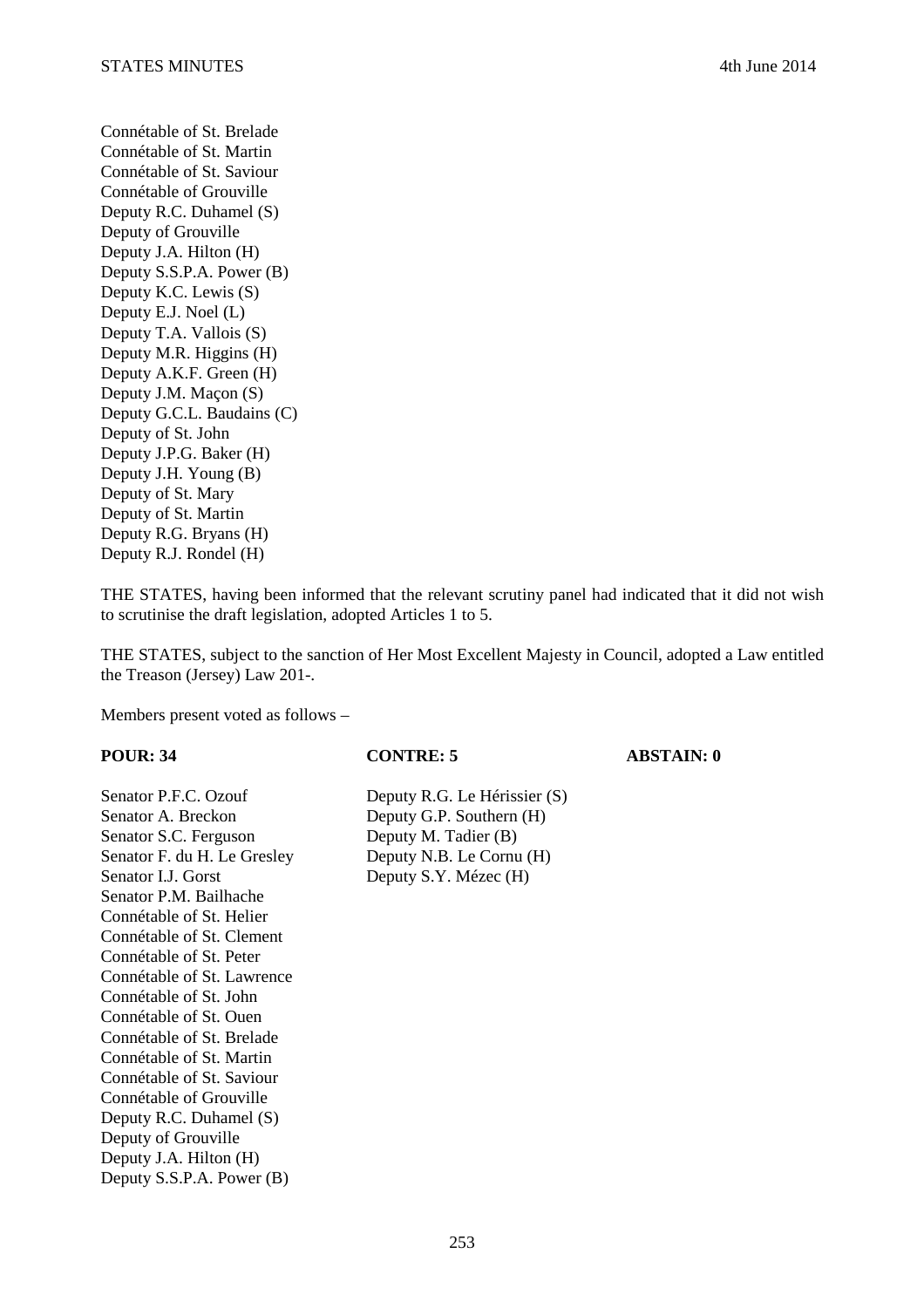Deputy K.C. Lewis (S) Deputy E.J. Noel (L) Deputy T.A. Vallois (S) Deputy M.R. Higgins (H) Deputy A.K.F. Green (H) Deputy J.M. Maçon (S) Deputy G.C.L. Baudains (C) Deputy of St. John Deputy J.P.G. Baker (H) Deputy J.H. Young (B) Deputy of St. Mary Deputy of St. Martin Deputy R.G. Bryans (H) Deputy R.J. Rondel (H)

### **Changes in Presidency**

THE STATES re-assembled after the lunch adjournment under the Presidency of Mr. Michael Nelson de la Haye, Greffier of the States.

### **Draft Financial Regulation (Miscellaneous Provisions No. 2) (Jersey) Law 201- P.47/2014**

THE STATES commenced consideration of the Draft Financial Regulation (Miscellaneous Provisions No. 2) (Jersey) Law 201- and adopted the principles.

THE STATES, having been informed that the relevant scrutiny panel had indicated that it did not wish to scrutinise the draft legislation, adopted Articles 1 to 72.

THE STATES, subject to the sanction of Her Most Excellent Majesty in Council, adopted a Law entitled the Financial Regulation (Miscellaneous Provisions No. 2) (Jersey) Law 201-.

### **Ratification of the Agreement on the exchange of information relating to tax matters between the Government of Jersey and the Kingdom of Belgium P.52/2014**

THE STATES, adopting a proposition of the Minister for External Relations, ratified the Agreement between the Government of Jersey and the Kingdom of Belgium on the exchange of information relating to tax matters, as set out in Appendix 1 to the report of the Minister for External Relations dated 1st April 2014.

# **Draft Taxation (Exchange of Information with Third Countries) (Amendment No. 11) (Jersey) Regulations 201- P.53/2014**

THE STATES commenced consideration of the Draft Taxation (Exchange of Information with Third Countries) (Amendment No. 11) (Jersey) Regulations 201- and adopted the principles.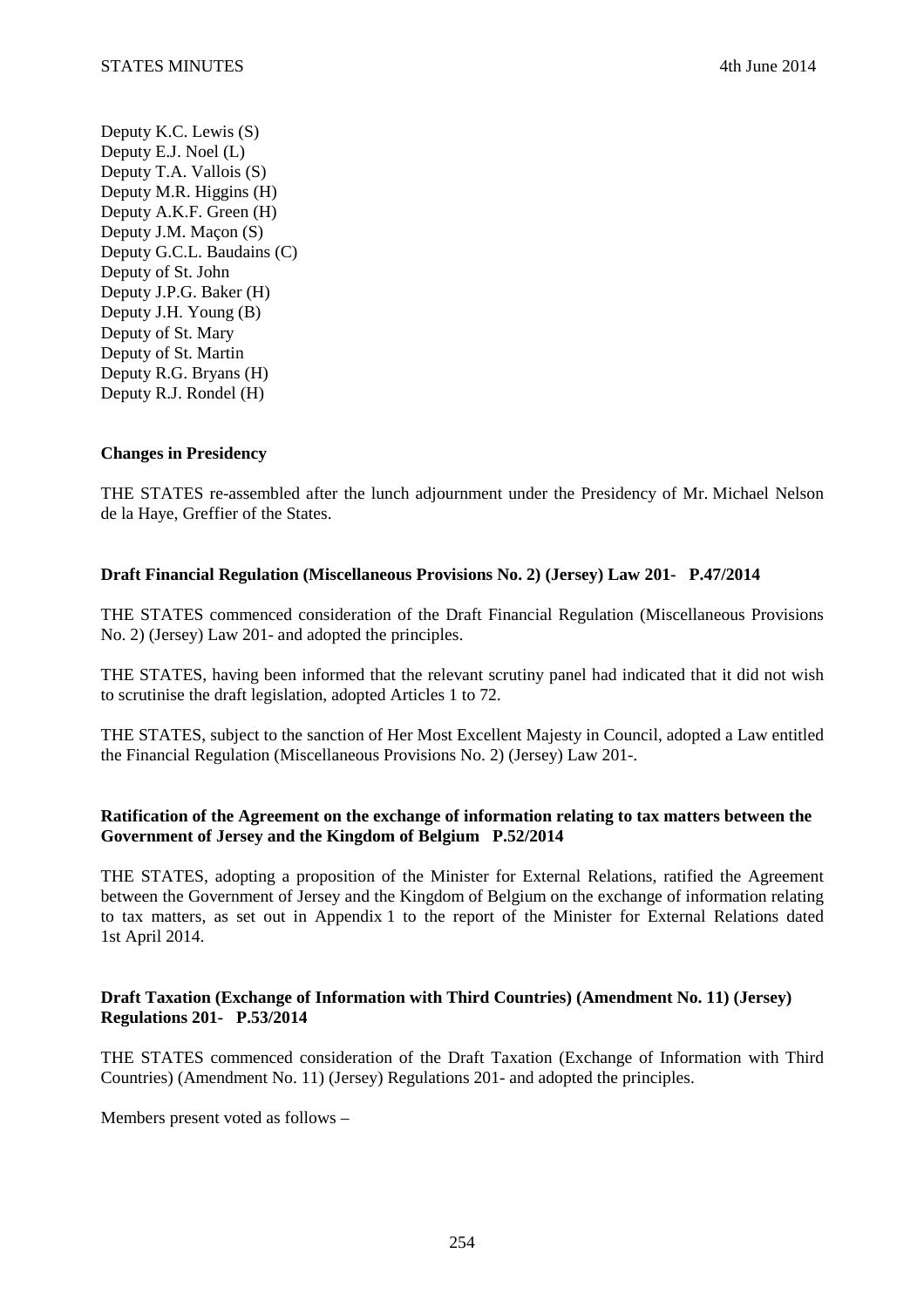**POUR: 31 CONTRE: 0 ABSTAIN: 0** 

Senator P.F.C. Ozouf Senator A. Breckon Senator S.C. Ferguson Senator F. du H. Le Gresley Senator I.J. Gorst Senator P.M. Bailhache Connétable of Trinity Connétable of St. Lawrence Connétable of St. Ouen Connétable of St. Brelade Connétable of St. Martin Connétable of St. Saviour Connétable of Grouville Deputy R.C. Duhamel (S) Deputy R.G. Le Hérissier (S) Deputy of Grouville Deputy S.S.P.A. Power (B) Deputy M. Tadier (B) Deputy M.R. Higgins (H) Deputy A.K.F. Green (H) Deputy J.M. Maçon (S) Deputy G.C.L. Baudains (C) Deputy of St. John Deputy J.P.G. Baker (H) Deputy J.H. Young (B) Deputy of St. Mary Deputy of St. Martin Deputy R.G. Bryans (H) Deputy R.J. Rondel (H) Deputy N.B. Le Cornu (H) Deputy S.Y. Mézec (H)

THE STATES, having been informed that the relevant scrutiny panel had indicated that it did not wish to scrutinise the draft legislation, adopted Regulations 1 and 2.

THE STATES, in pursuance of Article 2(1) of the Taxation (Implementation) (Jersey) Law 2004 and following the decision of the States to adopt Projet 52 of 2014, made Regulations entitled the Taxation (Exchange of Information with Third Countries) (Amendment No. 11) (Jersey) Regulations 2014.

### **Draft Insurance Business (Amendment No. 7) (Jersey) Law 201- P.55/2014**

THE STATES commenced consideration of the Draft Insurance Business (Amendment No. 7) (Jersey) Law 201- and adopted the principles.

THE STATES, having been informed that the relevant scrutiny panel had indicated that it did not wish to scrutinise the draft legislation, adopted Articles 1 to 4.

THE STATES, subject to the sanction of Her Most Excellent Majesty in Council, adopted a Law entitled the Insurance Business (Amendment No. 7) (Jersey) Law 201-.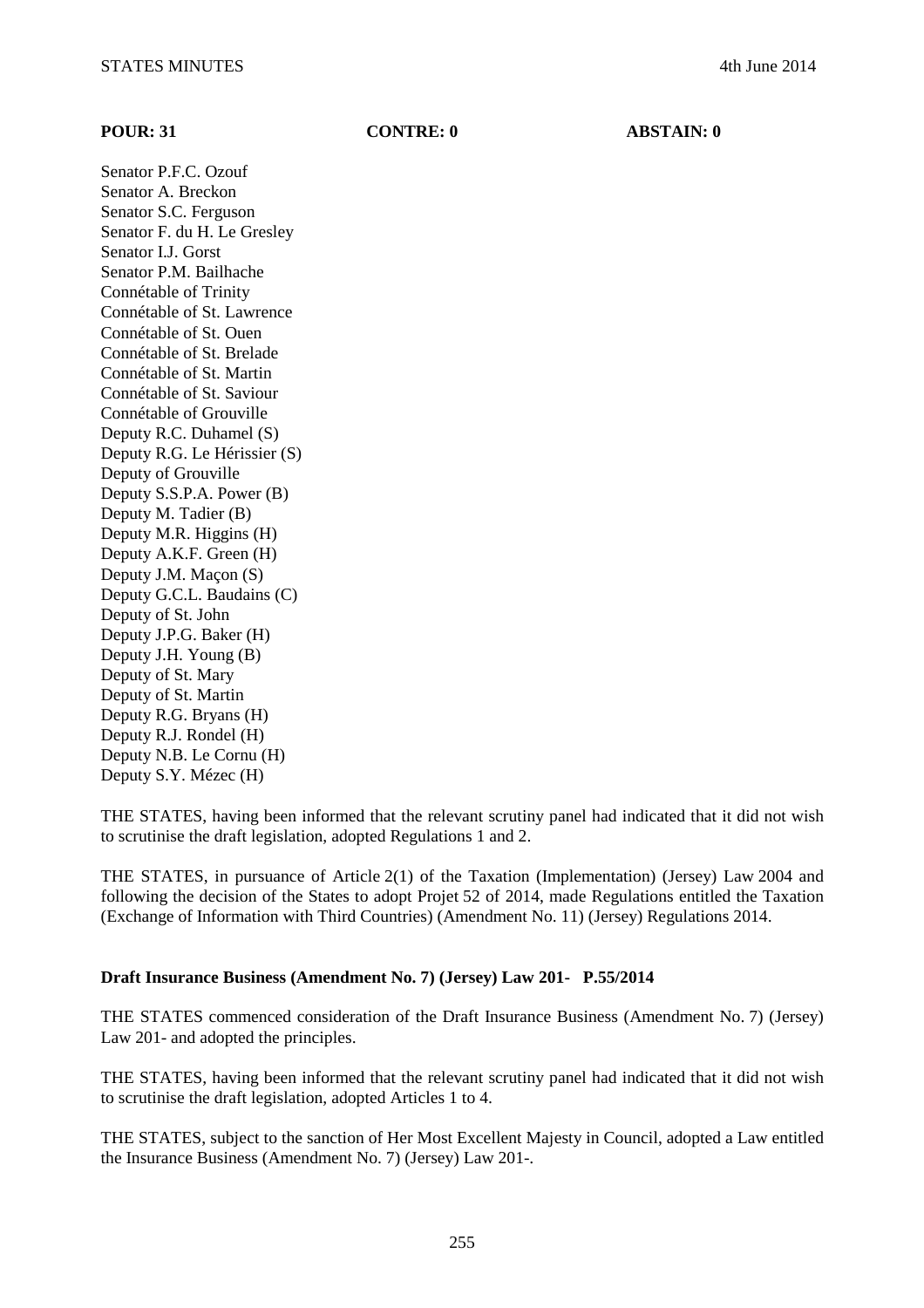# **Draft Food Costs Bonus (Jersey) Regulations 201- P.56/2014**

THE STATES commenced consideration of the Draft Food Costs Bonus (Jersey) Regulations 201- and adopted the principles.

THE STATES, having been informed that the relevant scrutiny panel had indicated that it did not wish to scrutinise the draft legislation, adopted Regulations 1 to 8 and the Schedules.

Members present voted as follows –

| <b>POUR: 34</b> |  |
|-----------------|--|
|                 |  |

**PONTRE: 0 ABSTAIN: 0** 

Senator A. Breckon Senator S.C. Ferguson Senator A.J.H. Maclean Senator B.I. Le Marquand Senator F. du H. Le Gresley Senator I.J. Gorst Senator P.M. Bailhache Connétable of Trinity Connétable of St. Lawrence Connétable of St. Brelade Connétable of St. Martin Connétable of St. Saviour Connétable of Grouville Deputy R.C. Duhamel (S) Deputy R.G. Le Hérissier (S) Deputy of Grouville Deputy J.A. Hilton (H) Deputy S.S.P.A. Power (B) Deputy K.C. Lewis (S) Deputy M. Tadier (B) Deputy T.A. Vallois (S) Deputy M.R. Higgins (H) Deputy A.K.F. Green (H) Deputy J.M. Maçon (S) Deputy G.C.L. Baudains (C) Deputy of St. John Deputy J.P.G. Baker (H) Deputy J.H. Young (B) Deputy of St. Mary Deputy of St. Martin Deputy R.G. Bryans (H) Deputy R.J. Rondel (H) Deputy N.B. Le Cornu (H) Deputy S.Y. Mézec (H)

THE STATES, in pursuance of the Order in Council dated 28th March 1771, made Regulations entitled the Food Costs Bonus (Jersey) Regulations 2014.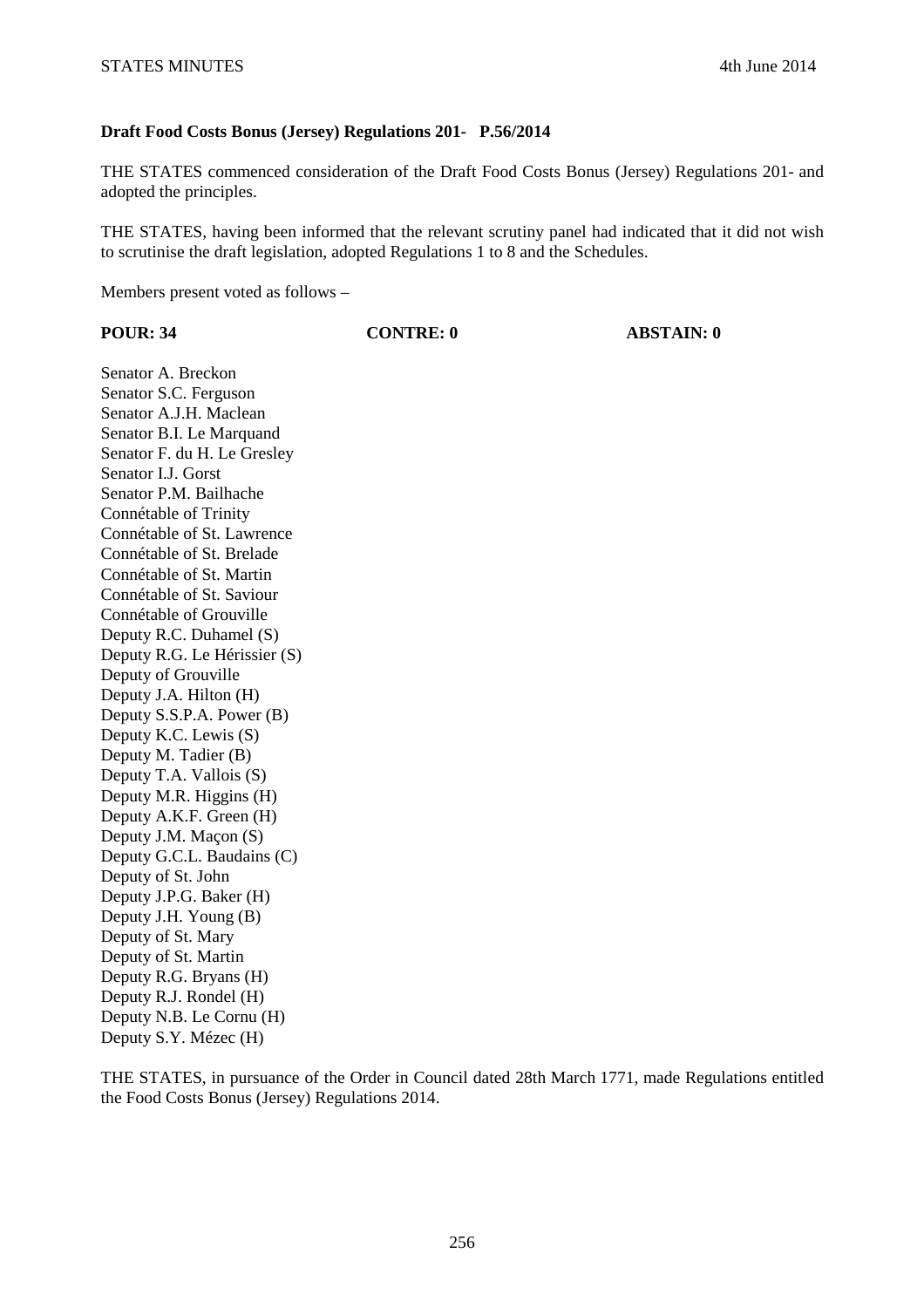# **Draft Safeguarding of Workers (Machinery and Woodworking Machines) (Revocation) (Jersey) Regulations 201- P.57/2014**

THE STATES commenced consideration of the Draft Safeguarding of Workers (Machinery and Woodworking Machines) (Revocation) (Jersey) Regulations 201- and adopted the principles.

THE STATES, having been informed that the relevant scrutiny panel had indicated that it did not wish to scrutinise the draft legislation, adopted Regulations 1 and 2.

THE STATES, in pursuance of Article 9 of the Health and Safety at Work (Jersey) Law 1989, made Regulations entitled the Safeguarding of Workers (Machinery and Woodworking Machines) (Revocation) (Jersey) Regulations 2014.

# **Draft Social Housing (Transfer) (Jersey) Regulations 201- P.58/2014**

THE STATES commenced consideration of the Draft Social Housing (Transfer) (Jersey) Regulations 201- and adopted the principles.

Members present voted as follows –

Senator A.J.H. Maclean Connétable of St. John Senator B.I. Le Marquand Deputy J.A. Martin (H) Senator F. du H. Le Gresley Deputy G.P. Southern (H) Senator I.J. Gorst Deputy M. Tadier (B) Senator P.M. Bailhache Deputy T.A. Vallois (S) Connétable of St. Helier Deputy M.R. Higgins (H) Connétable of Trinity Deputy G.C.L. Baudains (C) Connétable of St. Clement Deputy J.H. Young (B) Connétable of St. Peter Deputy N.B. Le Cornu (H) Connétable of St. Lawrence Deputy S.Y. Mézec (H) Connétable of St. Ouen Connétable of St. Brelade Connétable of St. Martin Connétable of St. Saviour Connétable of Grouville Deputy R.C. Duhamel (S) Deputy R.G. Le Hérissier (S) Deputy of Grouville Deputy J.A. Hilton (H) Deputy of Trinity Deputy S.S.P.A. Power (B) Deputy K.C. Lewis (S) Deputy E.J. Noel (L) Deputy A.K.F. Green (H) Deputy J.M. Maçon (S) Deputy of St. John Deputy of St. Mary Deputy of St. Martin Deputy R.G. Bryans (H) Deputy R.J. Rondel (H)

**POUR: 31 CONTRE: 11 ABSTAIN: 1** 

Senator P.F.C. Ozouf Senator S.C. Ferguson Senator A. Breckon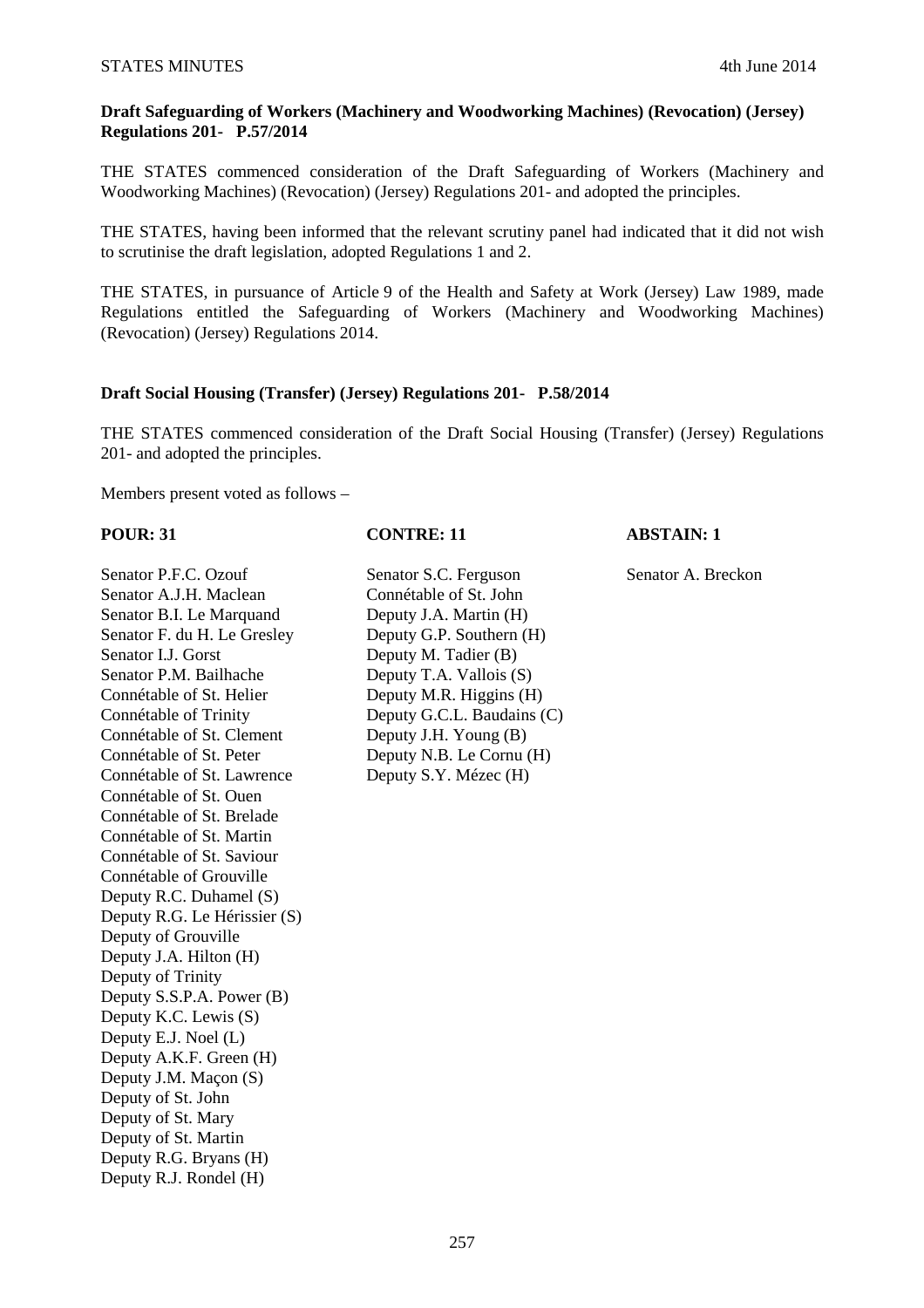THE STATES, having been informed that the relevant scrutiny panel had indicated that it did not wish to scrutinise the draft legislation, adopted Regulation 1.

THE STATES, adopting the following amendments of the Minister for Housing, agreed that –

In the preamble, for the word "Regulations" where it first appeared there should be substituted the word "Articles".

In Regulation 2, for the words "registered on XXX under registration number XXX" there should be substituted the words "registered on 13th May 2014 under registration number 115713".

In Regulation  $5 -$ 

- (a) in paragraph (10) for the words "this Schedule" there should be substituted the words "Schedule 1";
- (b) in paragraph (12)(b) for the words "Schedule 1" there should be substituted the words "this Article";
- (c) in paragraph (13) for the words "paragraph  $(12)(a)$ " there should be substituted the words "paragraph (12)";
- (d) in paragraph (17) after the words "right under" there should be inserted the words "this Article or".

In Schedule 1, Part 1 –

- (a) after paragraph  $(2)(c)(i)$  there should be inserted
	- "(ii) 6 Bel Gaudin dated 25th April 2014 (PR 1329/672),", and re-number accordingly;
- (b) for the plan immediately under the heading "Bashfords" there should be substituted the plan shown on page 3 of the amendment –

In Schedule 1, Part 3, in paragraph  $(2)(d)(\dot{x}iv)$  for the word "January" there should be substituted the word "February".

In Schedule 1, Part 4 –

(a) after paragraph  $(2)(d)(i)$  there should be inserted –

"(ii) No. 5 dated 4th April 2014 (PR 1329/144),", and re-number accordingly;

(b) for the plan under the heading "Grasett Park" there should be substituted the plan shown on page 4 of the amendment.

In Schedule 1, Part 9, for the plan immediately under the heading "De Quetteville Court" there should be substituted the plan shown on page 5 of the amendment.

In Schedule 1, Part 18, for the plan under the heading "Orchid Court" there should be substituted the plan shown on page 6 of the amendment.

In Schedule 1, Part 31, for the plan under the heading "Le Jardin des Carreaux" there should be substituted the plan shown on page 7 of the amendment.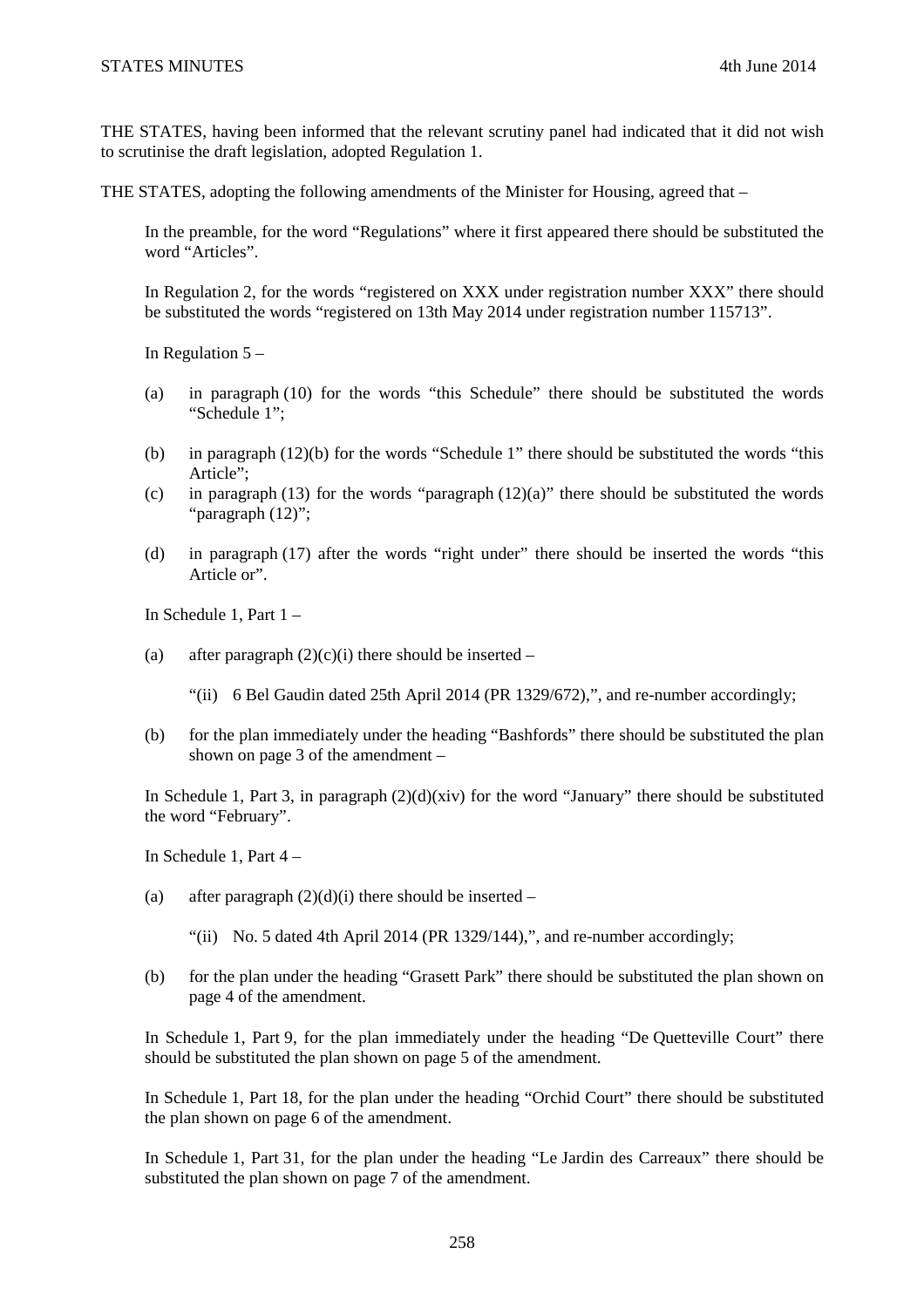In Schedule 1, Part 87 –

- (a) in paragraph (1)(b) the words "Contracts of Purchase and" should be deleted;
- (b) for paragraph (2) there should be substituted the following paragraphs
	- "(2) The boundaries of the Property and all rights attaching thereto are as set out in
		- (a) the Contracts of Purchase;
		- (b) the Acts of the Royal Court;
		- (c) the following contracts
			- (i) Contract of Exchange and counter exchange dated 14th July 1978 (PR 690/583), and
			- (ii) Deed of arrangement dated 18th December 1998 (PR 1067/296); and
		- (d) paragraphs  $(3)$ ,  $(4)$ ,  $(5)$  and  $(6)$ .
	- (3) The boundary line separating the Property from the road and pavements known as "Hue Street" retained by the Public is a line taken from the south-east corner the most southerly of the brick edging at ground level of the bricked walkway forming part of the Property which links Hue Street with Old Street in a northerly direction following the eastern face of the brick edging until reaching the southern gable of the block of apartments the most westerly of the two high rise apartment blocks forming part of the Property.
	- (4) From this point the line follows the southern face of the southern gable of the block of apartments in an easterly direction until reaching the south-east corner of the southern gable of the block of apartments.
	- (5) From the latter corner the line is taken in an east-south-easterly direction until reaching the imaginary point shown as BP01 on the boundary location plan bearing the reference M891/01 in this Part and described in the Table in this Part. From this imaginary point the line is then taken in an east-north-easterly direction until reaching the south-east corner of the most easterly of two drainage covers then in a northerly direction following the eastern side of the most easterly of the two drainage covers and continuing on the same alignment until reaching the back edge of the tarmacked pavement forming part of Hue Street.
	- (6) From this point the line follows the back edge of the tarmacked pavement in an easterly direction until reaching the south-east corner of the wall to the west of the entrance to the basement parking area forming part of the Property. The line is then taken from the latter mentioned south-east corner of the wall in an easterly direction until reaching the back edge of the tarmacked pavement on the eastern side of the entrance to the basement parking area forming part of the Property. From this point the line follows the back edge of the tarmacked pavement forming part of Hue Street in a north-easterly direction until reaching Dumaresq Street.".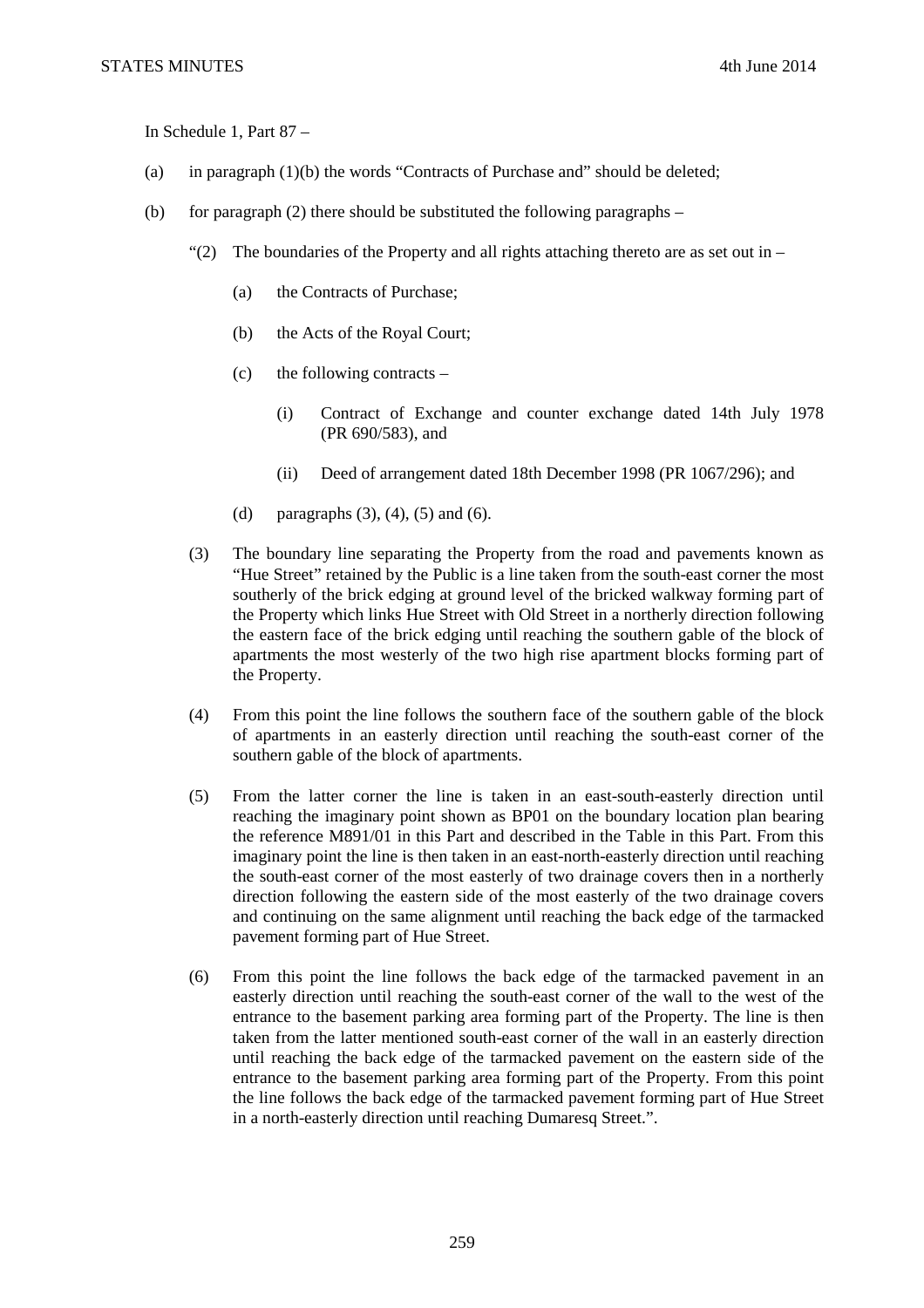(c) after the plan under the heading "Hue Court" there should be inserted the plan and Table shown on pages 9 and 10 of the amendment –

In Schedule 1, Part 104 –

- (a) in paragraph (1)(b) for the word "(PR 450a/52)" there should be substituted the word "(PR 450A/52)";
- (b) in paragraph (1)(c) for the word "(PR 453c/263)" there should be substituted the word "(PR 453C/263)".

In Schedule 1, Part 105, in paragraph (1), for the word "(PR 435a/206)" there should be substituted the word "(PR 435A/206)".

In Schedule 1, Part 107, in paragraph (1), for the word "(PR 449c/2)" there should be substituted the word "(PR 449C/2)".

In Schedule 1, Part 116 –

- (a) in paragraph  $(1)(a)(ix)$  for the word "(PR 545/044)" there should be substituted the word "(PR 545/44)";
- (b) paragraph  $(1)(a)(xiv)$  should be deleted, and re-numbered accordingly;#
- (c) paragraph (1)(b) and the word "("Lease")," should be deleted, and re-numbered accordingly.

In Schedule 1, Part 128, in paragraph (2)(b) for the word "2008" there should be substituted the word "2007".

In Schedule 1, Part 133 –

- (a) in paragraph  $(1)(a)$  for the word "(PR 467c/267)" there should be substituted the word "(PR 467C/267)";
- (b) in paragraph (1)(b) for the word "(PR 477c/162)" there should be substituted the word "(PR 477C/162)".

In Schedule 1, Part 143 –

- (a) in paragraph  $(2)(c)(ix)$  for the word "(PR 1201/76)," there should be substituted the word "(PR 1201/716),";
- (b) in paragraph  $(2)(c)(xvii)$  for the word "(PR 1202/161)," there should be substituted the word "(PR 1202/61),";
- (c) in paragraph  $(2)(c)(xxiv)$  for the word (PR 1203/338)," there should be substituted "(PR 1203/338); and";
- (d) paragraph  $2(c)(xxv)$  should be deleted, and re-numbered accordingly;
- (e) for the plan immediately under the heading "Le Marais, La Sellière Court, Les Hinguettes and Les Petites Hinguettes" there should be substituted the plan shown on page 12 of the amendment.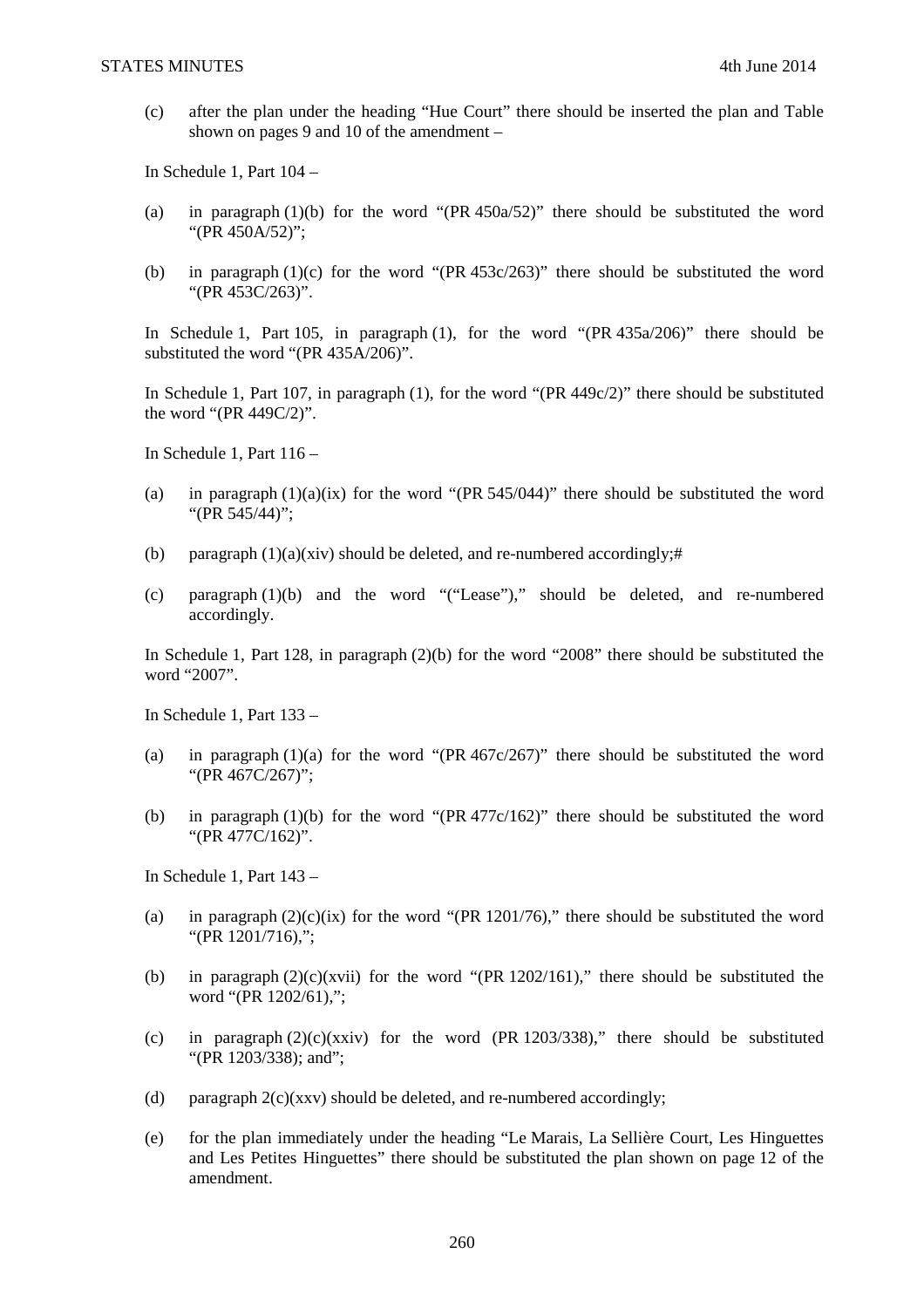In Schedule 1, Part 150, in paragraph (2)(b), for the word "2013" there should be substituted the word "2014".

In Schedule 1, Part 154 –

- (a) at the end of paragraph  $(2)(b)$  there should be added the word "and";
- (b) in paragraph (2)(c), for the words "(PR 1235/781); and" there should be substituted the word "(PR 1235/781).";
- (c) paragraph (2)(d) should be deleted.

In Schedule 1, Part 168 should be deleted.

In Schedule 2, Part 1 –

- (a) in the entry for 10 La Cambrette the word "1237/309" should be deleted;
- (b) the entries in all 3 columns in respect of the following properties should be deleted –

5 La Sellière;

16 La Sellière.

In Schedule 2, Part 2 –

- (a) for the word "Grasset" wherever it appeared there should be substituted the word "Grasett";
- (b) after the entry relating to 2 Grasett Park there should be inserted the following entry –

| $\rightarrow$ ++ Park<br>66E | $\Lambda$ A mull $\Omega$ 0.1 $\Lambda$ | C/0.0 |
|------------------------------|-----------------------------------------|-------|
|                              |                                         |       |

- (c) in the entry relating to 54 Grasett Park for the reference in the 3rd column there should be substituted the reference "145/837":
- (d) after the entry relating to 3 Bel Gaudin (Bashfords) there should be inserted the following entry –

"6 Bel Gaudin (Bashfords)  $\begin{array}{|c|c|c|c|c|c|c|c|c|c|c|c|}\n\hline\n & 25 & 25 & 2014 & 146/211" \\\hline\n\end{array}$ 

(e) after the entry relating to 85 La Providence there should be added the following entry –

|  | "108 Clos des Sables" | 25 April 2008 | $\pm 130/197$ " |
|--|-----------------------|---------------|-----------------|
|--|-----------------------|---------------|-----------------|

THE STATES adopted Regulations 2 and 3, as amended.

THE STATES adopted Regulation 4.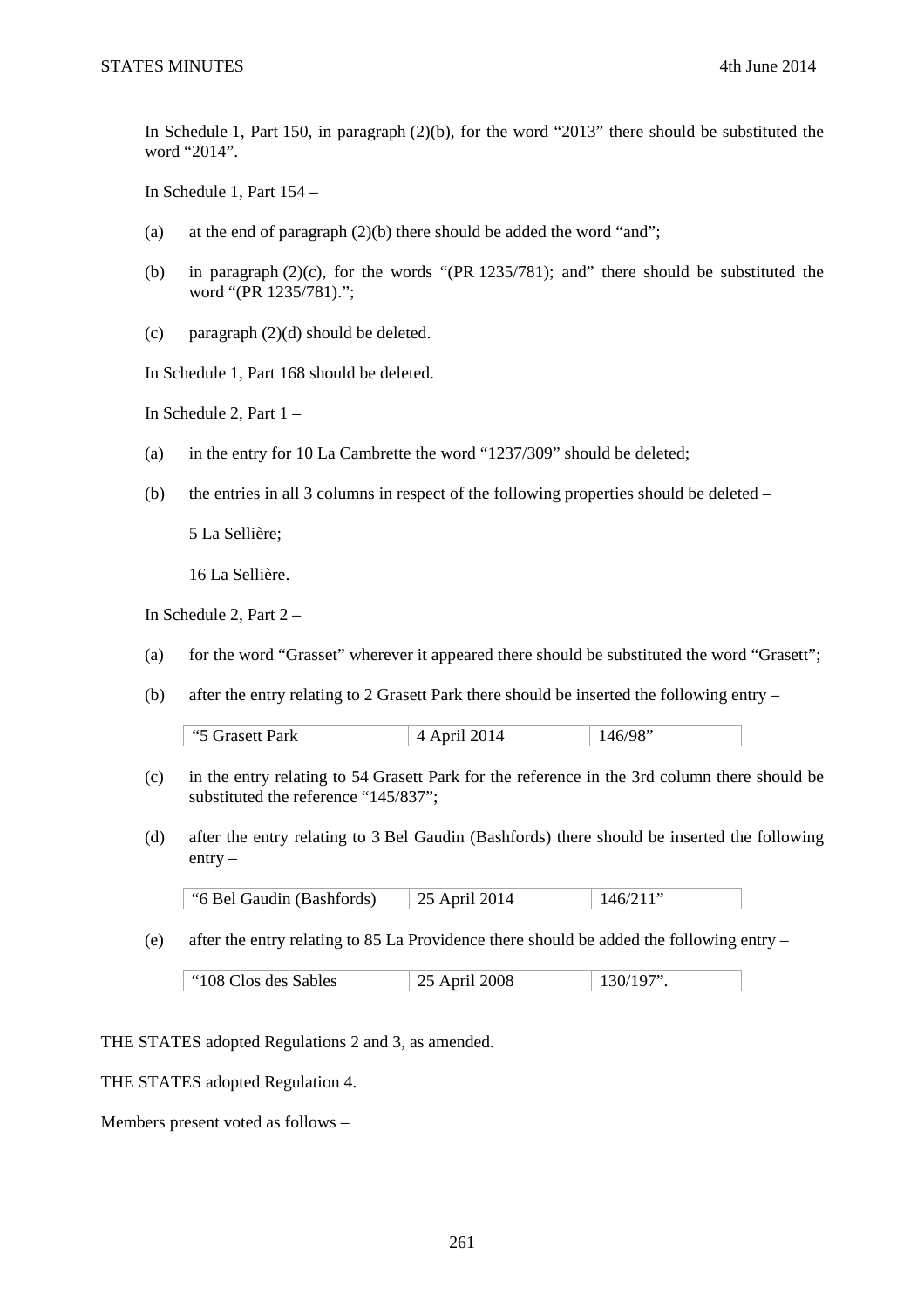Senator P.F.C. Ozouf Senator S.C. Ferguson Senator A. Breckon Senator A.J.H. Maclean Deputy J.A. Martin (H) Deputy N.B. Le Cornu (H) Senator B.I. Le Marquand Deputy M. Tadier (B) Senator F. du H. Le Gresley Deputy T.A. Vallois (S) Senator I.J. Gorst Deputy M.R. Higgins (H) Senator P.M. Bailhache Deputy G.C.L. Baudains (C) Connétable of St. Helier Deputy J.H. Young (B) Connétable of Trinity Deputy S.Y. Mézec (H) Connétable of St. Clement Connétable of St. Peter Connétable of St. Lawrence Connétable of St. Ouen Connétable of St. Brelade Connétable of St. Martin Connétable of St. Saviour Connétable of Grouville Deputy R.C. Duhamel (S) Deputy R.G. Le Hérissier (S) Deputy of Grouville Deputy J.A. Hilton (H) Deputy of Trinity Deputy S.S.P.A. Power (B) Deputy K.C. Lewis (S) Deputy E.J. Noel (L) Deputy A.K.F. Green (H) Deputy J.M. Maçon (S) Deputy of St. John Deputy of St. Mary Deputy of St. Martin Deputy R.G. Bryans (H) Deputy R.J. Rondel (H)

# **POUR: 31 CONTRE: 8 ABSTAIN: 2**

THE STATES adopted Regulations 5, as amended.

THE STATES adopted Regulation 6 and the Schedules, as amended.

THE STATES, in pursuance of in pursuance of Regulations 2, 3, 4, 5 and 11 of the Social Housing (Transfer) (Jersey) Law 2013, made Regulations entitled the Social Housing (Transfer) (Jersey) Regulations 2014.

Members present voted as follows –

**POUR: 31 CONTRE: 9 ABSTAIN: 2** 

Senator P.F.C. Ozouf Senator S.C. Ferguson Senator A. Breckon Senator A.J.H. Maclean Connétable of St. John Deputy N.B. Le Cornu (H) Senator B.I. Le Marquand Deputy J.A. Martin (H) Senator F. du H. Le Gresley Deputy M. Tadier (B) Senator I.J. Gorst Deputy T.A. Vallois (S) Senator P.M. Bailhache Deputy M.R. Higgins (H) Connétable of St. Helier Deputy G.C.L. Baudains (C)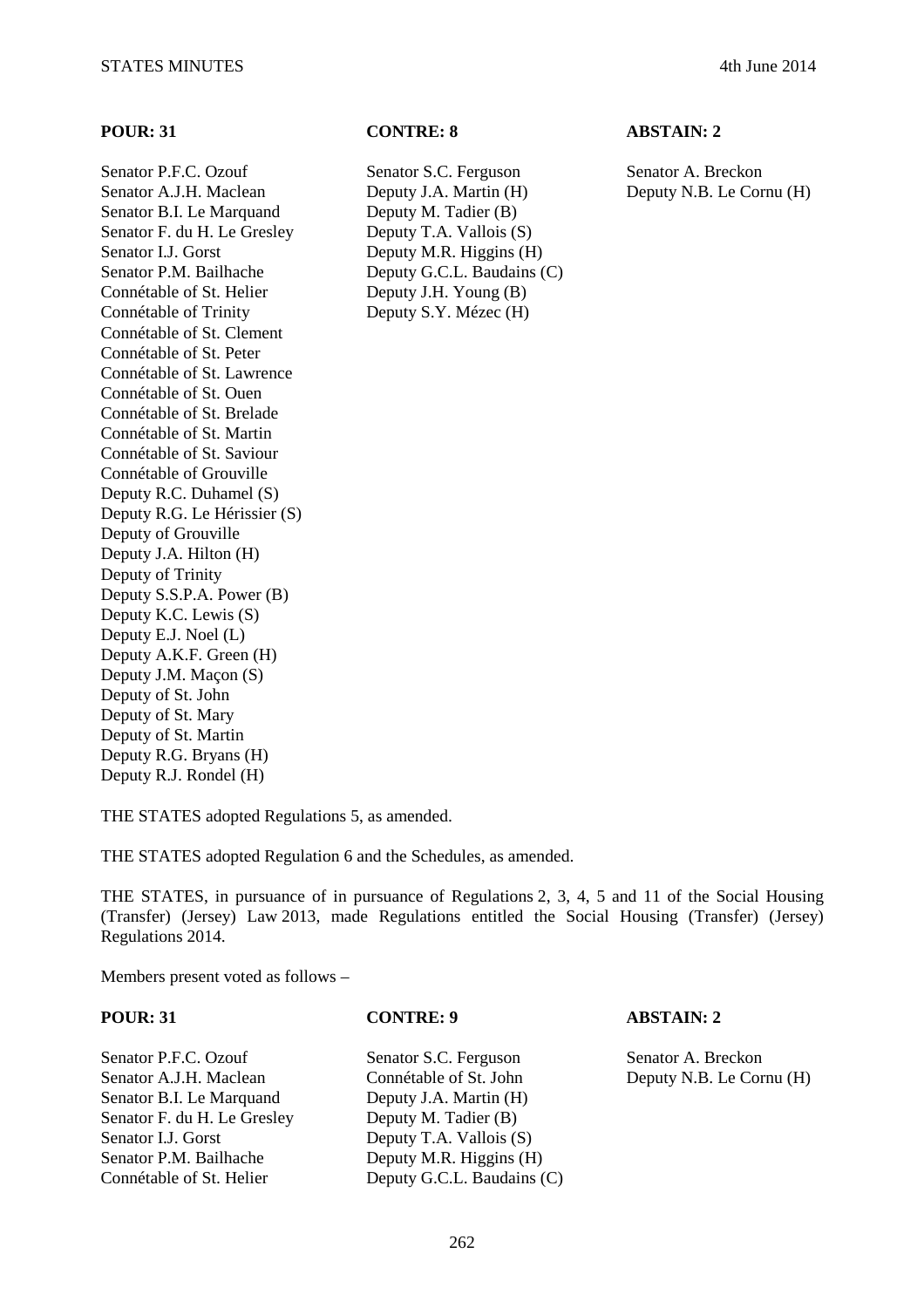Connétable of Trinity Deputy J.H. Young (B) Connétable of St. Clement Deputy S.Y. Mézec (H) Connétable of St. Peter Connétable of St. Lawrence Connétable of St. Ouen Connétable of St. Brelade Connétable of St. Martin Connétable of St. Saviour Connétable of Grouville Deputy R.C. Duhamel (S) Deputy R.G. Le Hérissier (S) Deputy of Grouville Deputy J.A. Hilton (H) Deputy of Trinity Deputy S.S.P.A. Power (B) Deputy K.C. Lewis (S) Deputy E.J. Noel (L) Deputy A.K.F. Green (H) Deputy J.M. Maçon (S) Deputy of St. John Deputy of St. Mary Deputy of St. Martin Deputy R.G. Bryans (H) Deputy R.J. Rondel (H)

# **Changes in Presidency**

Mr. Michael Nelson de la Haye, Greffier of the States retired from the Chair during consideration of the proposition entitled 'Draft Social Housing (Transfer) (Jersey) Regulations 201-' (P58/2014) and the meeting continued under the Presidency of the Bailiff.

# **Housing Transformation Programme: amendment to the Medium Term Financial Plan 2013 – 2015 P.59/2014**

THE STATES, adopting the proposition of the Council of Ministers, referred to their Act dated 8th November 2012 in which they approved the Medium Term Financial Plan 2013 to 2015 and agreed, in accordance with the provisions of Article 9(1) of the Public Finances (Jersey) Law 2005 and Article 10 of the Social Housing (Transfer) (Jersey) Law 2013, that the Plan should be amended as a consequence of the transfers made by the Social Housing (Transfer) (Jersey) Law 2013 and therefore agreed –

- (a) that the intended total amount of States' income should be amended from £674,217,000 in 2014 and £711,398,000 in 2015 as approved in the Plan, to £688,051,000 in 2014 and £740,870,500 in 2015 (as set out in Summary Table A);
- (b) that the total amount of States' net expenditure should be amended from £669,599,000 in 2014 and £691,157,000 in 2015 as approved in the Plan, to £683,433,000 in 2014 and £720,629,500 in 2015 (as set out in Summary Table A);
- (c) that the revenue head of expenditure of the Housing Department should be amended from  $\pounds(27,971,500)$  in 2014 and  $\pounds(29,338,500)$  in 2015 as approved in the Plan, to £(14,188,500) in 2014 and £0 in 2015 (as set out in Summary Table B);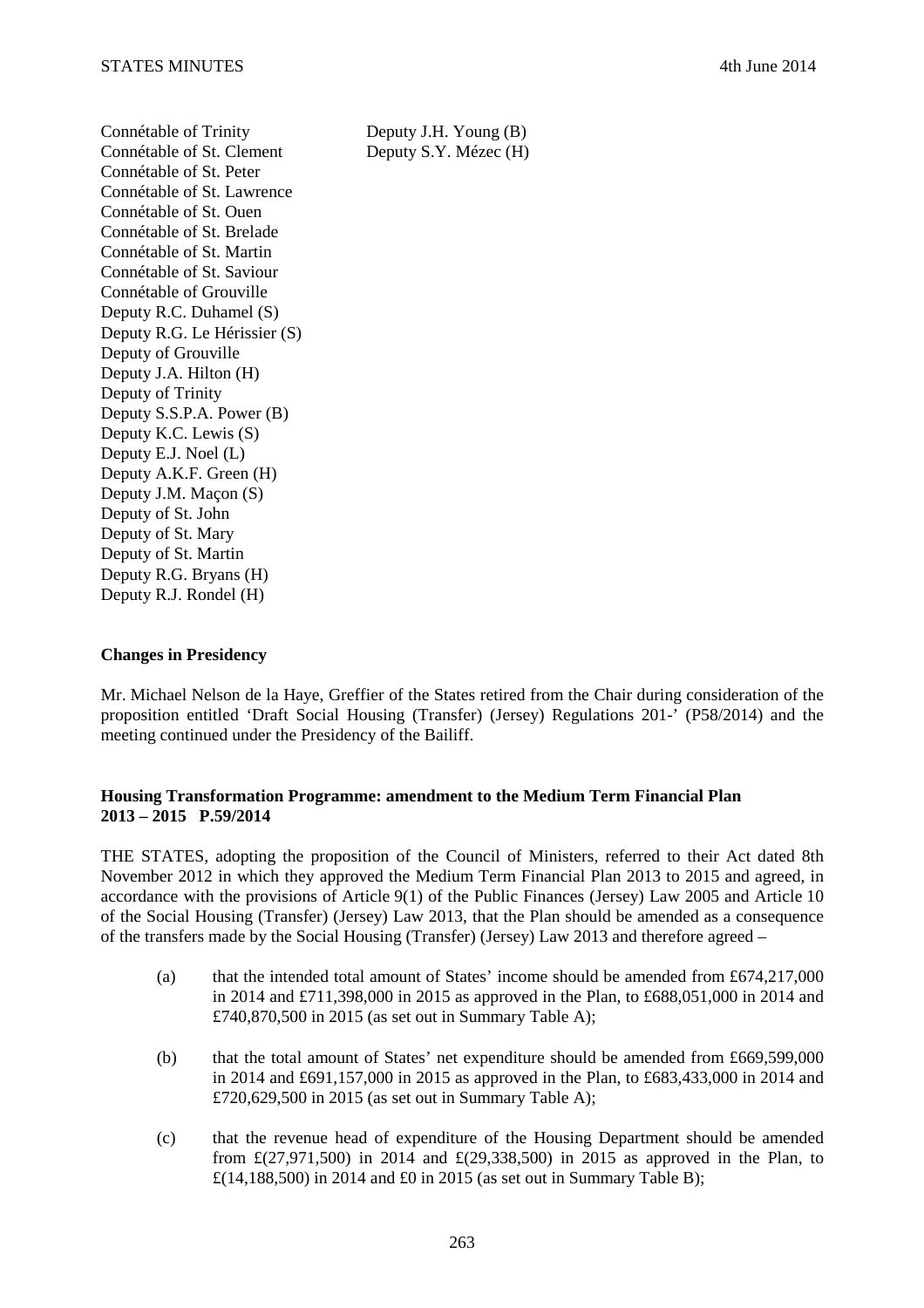(d) that the revenue head of expenditure of the Social Security Department be increased from £186,207,000 in 2014 and £190,036,000 in 2015 as approved in the Plan, to £186,258,000 in 2014 and £190,170,000 in 2015 (as set out in Summary Table B).

Members present voted as follows –

### **POUR: 30 CONTRE: 6 ABSTAIN: 5**

Senator A.J.H. Maclean Connétable of St. John Deputy M. Tadier (B) Senator B.I. Le Marquand Deputy J.A. Martin (H) Deputy T.A. Vallois (S) Senator F. du H. Le Gresley Deputy G.P. Southern (H) Deputy J.H. Young (B)<br>Senator I.J. Gorst Deputy M.R. Higgins (H) Deputy S.Y. Mézec (H) Senator I.J. Gorst Deputy M.R. Higgins (H) Senator P.M. Bailhache Deputy G.C.L. Baudains (C) Connétable of St. Helier Connétable of Trinity Connétable of St. Clement Connétable of St. Peter Connétable of St. Lawrence Connétable of St. Brelade Connétable of St. Martin Connétable of St. Saviour Connétable of Grouville Deputy R.C. Duhamel (S) Deputy R.G. Le Hérissier (S) Deputy of Grouville Deputy J.A. Hilton (H) Deputy of Trinity Deputy S.S.P.A. Power (B) Deputy K.C. Lewis (S) Deputy E.J. Noel (L) Deputy A.K.F. Green (H) Deputy J.M. Maçon (S) Deputy of St. John Deputy of St. Mary Deputy of St. Martin Deputy R.G. Bryans (H) Deputy R.J. Rondel (H)

Senator P.F.C. Ozouf Senator S.C. Ferguson Senator A. Breckon

### **Arrangement of public business for the present meeting**

THE STATES, adopting a proposition of Senator Philip Francis Cyril Ozouf, agreed, in accordance with Standing Order 26(7), to reduce the minimum lodging period in respect of the proposition entitled 'Housing Transformation Programme: Memorandum and Articles of Andium Homes Limited' P.60/2014, to enable the matter to be considered as the next item of business.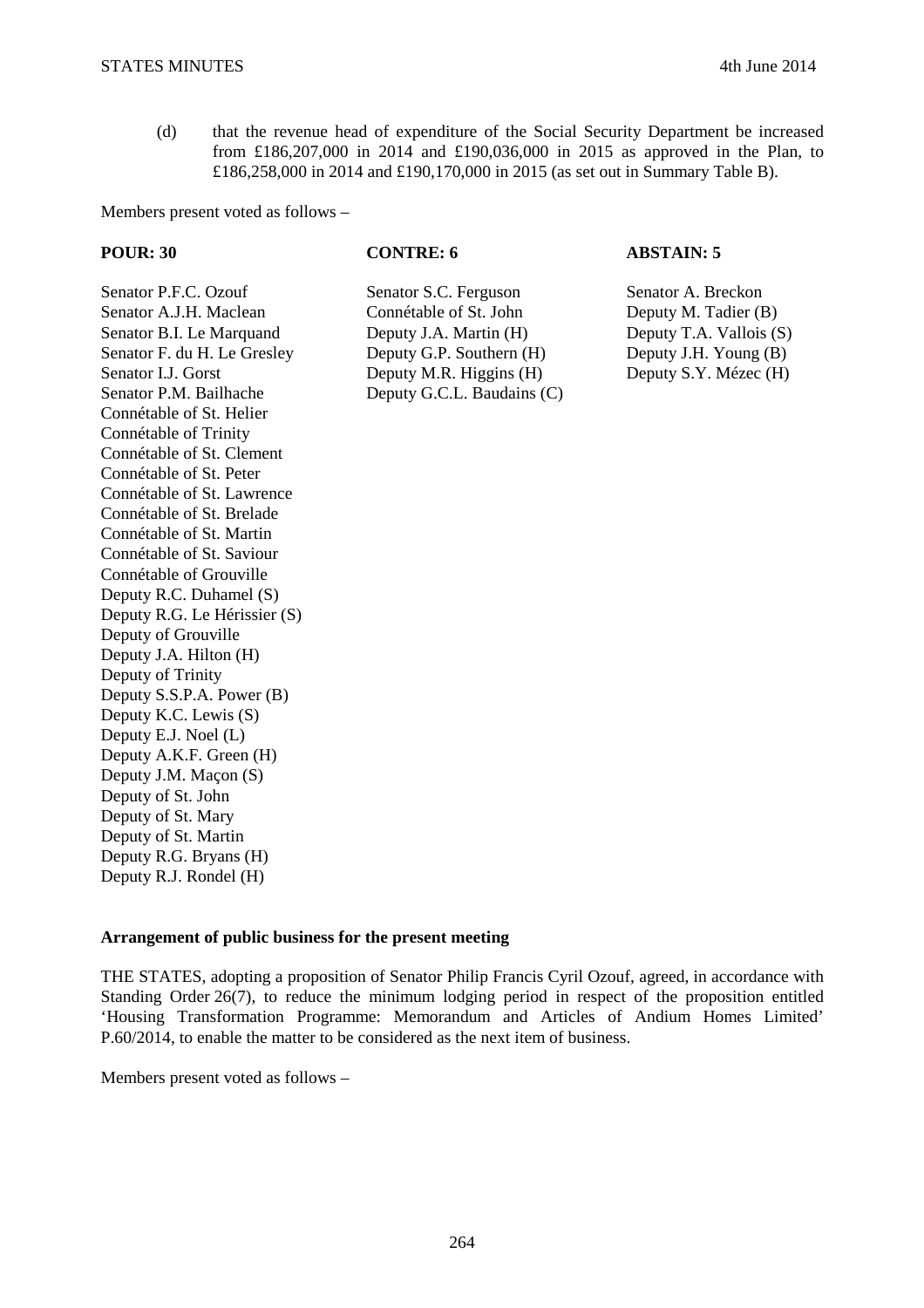**POUR: 22 CONTRE: 19 ABSTAIN: 0** 

Senator P.F.C. Ozouf Senator A. Breckon Senator A.J.H. Maclean Senator S.C. Ferguson Senator B.I. Le Marquand Connétable of St. Lawrence Senator F. du H. Le Gresley Connétable of St. Saviour Senator I.J. Gorst Deputy R.C. Duhamel (S) Senator P.M. Bailhache Deputy R.G. Le Hérissier (S) Connétable of St. Helier Deputy G.P. Southern (H) Connétable of Trinity Deputy of Grouville Connétable of St. Clement Deputy J.A. Hilton (H) Connétable of St. Peter Deputy M. Tadier (B) Connétable of St. John Deputy T.A. Vallois (S) Connétable of St. Brelade Deputy M.R. Higgins (H) Connétable of St. Martin Deputy J.M. Maçon (S) Deputy J.A. Martin (H) Deputy J.H. Young (B) Deputy of Trinity Deputy of St. Mary Deputy S.S.P.A. Power (B) Deputy of St. Martin Deputy K.C. Lewis (S) Deputy R.J. Rondel (H) Deputy E.J. Noel (L) Deputy N.B. Le Cornu (H) Deputy A.K.F. Green (H) Deputy S.Y. Mézec (H) Deputy G.C.L. Baudains (C) Deputy of St. John Deputy R.G. Bryans (H)

## **Housing Transformation Programme: Memorandum and Articles of Andium Homes Limited P.60/2014**

THE STATES commenced consideration of a proposition of the Council of Ministers concerning the Articles of Association and the Memorandum of Association for Andium Homes Limited (P.60/2014) and, adopting a proposition of Senator Francis du Heaume Le Gresley, agreed that the meeting should adjourn.

| <b>POUR: 20</b>             | <b>CONTRE: 14</b>          | <b>ABSTAIN: 0</b> |
|-----------------------------|----------------------------|-------------------|
| Senator P.F.C. Ozouf        | Senator P.M. Bailhache     |                   |
| Senator A. Breckon          | Connétable of St. Clement  |                   |
| Senator S.C. Ferguson       | Connétable of St. Peter    |                   |
| Senator A.J.H. Maclean      | Connétable of St. Brelade  |                   |
| Senator B.I. Le Marquand    | Connétable of St. Martin   |                   |
| Senator F. du H. Le Gresley | Deputy J.A. Martin (H)     |                   |
| Senator I.J. Gorst          | Deputy of Trinity          |                   |
| Connétable of Trinity       | Deputy S.S.P.A. Power (B)  |                   |
| Connétable of St. Lawrence  | Deputy K.C. Lewis (S)      |                   |
| Connétable of Grouville     | Deputy E.J. Noel (L)       |                   |
| Deputy R.C. Duhamel (S)     | Deputy A.K.F. Green (H)    |                   |
| Deputy G.P. Southern (H)    | Deputy J.M. Maçon (S)      |                   |
| Deputy of Grouville         | Deputy G.C.L. Baudains (C) |                   |
| Deputy J.A. Hilton (H)      | Deputy of St. John         |                   |